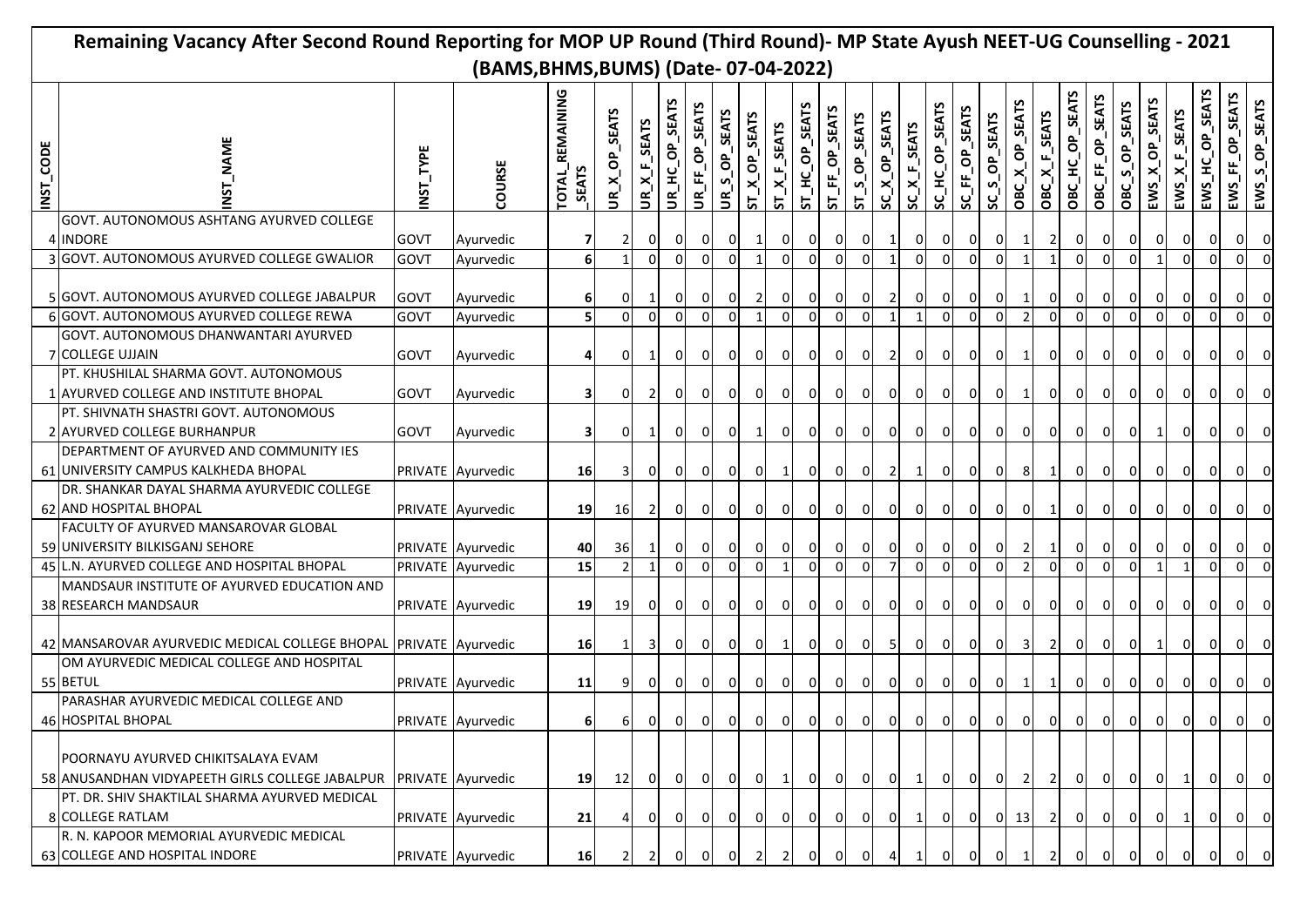| INST_CODE | <b>NAME</b>                                                                                                                              | NST_TYPE    | COURSE                                 | <b>TOTAL_REMAINING</b><br>SEATS | UR_X_OP_SEATS  | UR_X_F_SEATS        | UR_HC_OP_SEATS | JR_FF_OP_SEATS           | SEATS<br>UR_S_OP_   | ST_X_OP_SEATS              | $ST\_X_F$ _SEATS | ST_HC_OP_SEATS             | ST_FF_OP_SEATS             | ST_S_OP_SEATS       | SC_X_OP_SEATS              | $SC\_X_F$ _SEATS          | SC_HC_OP_SEATS             | SC_FF_OP_SEATS | SC_S_OP_SEATS       | OBC_X_OP_SEATS           | OBC_X_F_SEATS        | OBC_HC_OP_SEATS            | OBC_FF_OP_SEATS            | S_OP_SEATS<br><b>DaC</b> | EWS_X_OP_SEATS      | $EWS_{\underline{X}}F_{\underline{S}}EATS$ | EWS_HC_OP_SEATS          | EWS_FF_OP_SEATS            | EWS_S_OP_SEATS          |
|-----------|------------------------------------------------------------------------------------------------------------------------------------------|-------------|----------------------------------------|---------------------------------|----------------|---------------------|----------------|--------------------------|---------------------|----------------------------|------------------|----------------------------|----------------------------|---------------------|----------------------------|---------------------------|----------------------------|----------------|---------------------|--------------------------|----------------------|----------------------------|----------------------------|--------------------------|---------------------|--------------------------------------------|--------------------------|----------------------------|-------------------------|
|           | RAJEEV GANDHI AYURVED COLLEGE HOSPITAL AND<br>36 PHARMACY BHOPAL                                                                         |             | PRIVATE Ayurvedic                      | 10 <sup>1</sup>                 | $\overline{2}$ | $\overline{0}$      | 0I             | $\overline{0}$           | οI                  | $\mathbf{0}$               | 01               | οI                         | $\overline{0}$             | 0                   | 2                          | $\overline{0}$            | οı                         | ΟI             | $\overline{0}$      | 5                        | 1                    | ΟI                         | 0I                         | $\overline{0}$           | 0                   | οı                                         | $\mathbf{0}$             | 01                         | $\overline{0}$          |
|           | RAM KRISHNA COLLEGE OF AYURVEDA AND MEDICAL                                                                                              |             |                                        |                                 |                |                     |                |                          |                     |                            |                  |                            |                            |                     |                            |                           |                            |                |                     |                          |                      |                            |                            |                          |                     |                                            |                          |                            |                         |
|           | 64 SCIENCES BHOPAL                                                                                                                       |             | PRIVATE Ayurvedic                      | 11                              | 61             | ΟI                  | $\Omega$       | 0 I                      | $\overline{0}$      | $\mathbf{0}$               | $\overline{0}$   | οI                         | 0I                         | $\overline{0}$      | οI                         | $\overline{0}$            | οı                         | 01             | $\overline{0}$      | $\overline{2}$           | 3I                   | οı                         | 01                         | $\overline{0}$           | 0                   | οı                                         | 0                        | ΟI                         | 0                       |
|           | RANI DULLAIYA SMRITI AYURVED COLLEGE AND                                                                                                 |             |                                        |                                 |                |                     |                |                          |                     |                            |                  |                            |                            |                     |                            |                           |                            |                |                     |                          |                      |                            |                            |                          |                     |                                            |                          |                            |                         |
|           | 9 HOSPITAL BHOPAL                                                                                                                        |             | PRIVATE Ayurvedic                      | 15 <sup>1</sup>                 | $\mathbf{3}$   | -1                  | $\Omega$       | $\overline{0}$           | 0l                  | $\mathbf{0}$               | $\mathbf{1}$     | οI                         | $\overline{0}$             | 0l                  | $\overline{4}$             | $\overline{0}$            | 0I                         | 01             | $\overline{0}$      | 3                        | 1                    | οI                         | 01                         | $\mathbf{0}$             |                     | $\mathbf{1}$                               | $\overline{0}$           | ΟI                         | 0                       |
|           | SAM COLLEGE OF AYURVEDIC SCIENCES AND HOSPITAL                                                                                           |             |                                        |                                 |                |                     |                |                          |                     |                            |                  |                            |                            |                     |                            |                           |                            |                |                     |                          |                      |                            |                            |                          |                     |                                            |                          |                            |                         |
|           | 47 BHOPAL                                                                                                                                |             | PRIVATE Ayurvedic                      | 14                              | 2              | 2                   | $\Omega$       | 0                        | $\overline{0}$      | $\mathbf{0}$               | $\overline{0}$   | $\overline{0}$             | 0 I                        | $\overline{0}$      | $\overline{a}$             | $\mathbf{1}$              | οI                         | $\Omega$       | $\overline{0}$      |                          | $\overline{0}$       | $\Omega$                   | ΟI                         | $\mathbf{0}$             | $\Omega$            | $\mathbf{1}$                               | $\Omega$                 | ΟI                         | $\Omega$                |
|           | SARDAR AJIT SINGH SMRITI AYURVED COLLEGE<br>68 BHOPAL                                                                                    |             | PRIVATE Ayurvedic                      | 8                               | 6              | $\overline{0}$      | $\mathbf{0}$   | $\mathbf{0}$             | $\overline{0}$      | $\mathbf{0}$               | $\overline{0}$   | $\overline{0}$             | $\overline{0}$             | $\overline{0}$      | $\overline{0}$             | $\overline{0}$            | $\overline{0}$             | $\mathbf{0}$   | $\overline{0}$      | $\overline{2}$           | $\overline{0}$       | 0                          | 0                          | $\overline{0}$           | $\overline{0}$      | $\overline{0}$                             | $\mathbf{0}$             | ΟI                         | $\overline{0}$          |
|           | SARDAR PATEL AYURVEDIC MEDICAL COLLEGE AND                                                                                               |             |                                        |                                 |                |                     |                |                          |                     |                            |                  |                            |                            |                     |                            |                           |                            |                |                     |                          |                      |                            |                            |                          |                     |                                            |                          |                            |                         |
|           | 65 HOSPITAL BALAGHAT                                                                                                                     |             | PRIVATE Ayurvedic                      | 39                              | 39             | $\overline{0}$      | $\overline{0}$ | $\overline{0}$           | $\overline{0}$      | $\overline{0}$             | 0                | $\mathbf{0}$               | $\overline{0}$             | $\overline{0}$      | $\overline{0}$             | $\overline{0}$            | $\overline{0}$             | $\overline{0}$ | 0                   | $\overline{0}$           | $\overline{0}$       | $\overline{0}$             | $\overline{0}$             | $\overline{0}$           | $\overline{0}$      | $\overline{0}$                             | $\overline{0}$           | 0I                         | $\overline{0}$          |
|           | SARVEPALLI RADHAKRISHNAN COLLEGE OF AYURVED<br>60 HOSPITAL AND RESEARCH CENTRE COLLEGE BHOPAL<br>66 SCHOOL OF AYURVEDA AND SIDDHA SEHORE |             | PRIVATE Ayurvedic<br>PRIVATE Ayurvedic | 48<br>45                        | 44<br>45       | $\overline{2}$<br>0 | 0<br>$\Omega$  | $\mathbf{0}$<br>$\Omega$ | $\overline{0}$<br>0 | $\overline{0}$<br>$\Omega$ | 0 <br>0 I        | $\overline{0}$<br>$\Omega$ | $\overline{0}$<br>$\Omega$ | $\overline{0}$<br>0 | $\overline{0}$<br>$\Omega$ | $\vert$ 1<br>$\mathbf{0}$ | $\overline{0}$<br>$\Omega$ | 0<br>$\Omega$  | $\overline{0}$<br>0 | $\mathbf{1}$<br>$\Omega$ | $\overline{0}$<br>οI | $\overline{0}$<br>$\Omega$ | $\overline{0}$<br>$\Omega$ | $\overline{0}$<br>0      | $\overline{0}$<br>0 | $\overline{0}$<br>$\Omega$                 | $\mathbf{0}$<br>$\Omega$ | $\overline{0}$<br>$\Omega$ | $\overline{0}$          |
|           | SHUBHDEEP AYURVED MEDICAL COLLEGE AND<br>37 HOSPITAL INDORE                                                                              |             | PRIVATE Ayurvedic                      | 6                               | 0              | $\overline{0}$      | 01             | $\overline{0}$           | $\overline{0}$      | $\overline{0}$             | $\overline{2}$   | $\overline{0}$             | 0                          | $\overline{0}$      | $1\vert$                   | $\overline{0}$            | $\overline{0}$             | 01             | 0                   | οI                       | 2I                   | 0                          | 0I                         | $\overline{0}$           |                     | $\overline{0}$                             | 0                        | 01                         | 0                       |
|           | SRI SAI INSTITUTE OF AYURVEDIC RESEARCH AND<br>48 MEDICINE BHOPAL                                                                        |             | PRIVATE Ayurvedic                      | 16                              | 1              | 3 <sub>l</sub>      | 01             | 0 I                      | $\overline{0}$      | 01                         | $\overline{0}$   | 0I                         | $\overline{0}$             | $\overline{0}$      | 41                         | $\overline{0}$            | οI                         | 0 I            | $\overline{0}$      | -51                      | <b>21</b>            | 0l                         | 0 I                        | οI                       | 0 I                 | $\mathbf{1}$                               | 0                        | ΟI                         | 0                       |
|           | VEENA VADINI AYURVED COLLEGE AND HOSPITAL<br>10 BHOPAL                                                                                   |             |                                        |                                 |                |                     |                |                          |                     |                            |                  |                            |                            |                     |                            |                           |                            |                |                     |                          |                      |                            |                            |                          |                     |                                            |                          |                            | $\overline{0}$          |
|           | VIJYASHREE AYURVEDIC MEDICAL COLLEGE AND                                                                                                 |             | PRIVATE Ayurvedic                      | 71                              | 3              | οI                  | $\mathbf{0}$   | 0                        | $\overline{0}$      | $\mathbf{0}$               | $\overline{0}$   | οI                         | $\overline{0}$             | $\overline{0}$      | $\mathbf{1}$               | $\overline{0}$            | $\overline{0}$             | $\mathbf{0}$   | $\overline{0}$      | 1                        | 2I                   | 0l                         | 01                         | $\overline{0}$           | 0                   | 0 I                                        | $\overline{0}$           | ΟI                         |                         |
|           | 54 HOSPITAL JABALPUR                                                                                                                     |             | PRIVATE Ayurvedic                      | 25                              | 22             | $\overline{0}$      | οI             | $\mathbf{0}$             | $\overline{0}$      | $\mathbf{1}$               | $\overline{0}$   | $\overline{0}$             | $\mathbf{0}$               | $\overline{0}$      | $1\vert$                   | $\overline{0}$            | 0                          | 01             | $\overline{0}$      | $\overline{0}$           | $\vert$ 1            | 0                          | 0                          | $\overline{0}$           | 0                   | $\overline{0}$                             | $\mathbf{0}$             | ΟI                         | $\overline{0}$          |
|           | GOVT. AUTONOMOUS HOMEOPATHY MEDICAL                                                                                                      |             |                                        |                                 |                |                     |                |                          |                     |                            |                  |                            |                            |                     |                            |                           |                            |                |                     |                          |                      |                            |                            |                          |                     |                                            |                          |                            |                         |
|           | 13 COLLEGE BHOPAL                                                                                                                        | <b>GOVT</b> | Homoeopathy                            | 14                              | $\overline{2}$ | $\vert$ 1           | $\overline{0}$ | $\overline{0}$           | $\overline{0}$      | $\overline{\mathbf{3}}$    | $\vert$ 1        | $\overline{0}$             | $\mathbf{0}$               | $\overline{0}$      | $\mathbf{1}$               | $\overline{0}$            | $\overline{0}$             | $\overline{0}$ | $\overline{0}$      | $\overline{\mathbf{3}}$  | 2 <sup>1</sup>       | 0                          | $\overline{0}$             | $\overline{0}$           | 0                   | $\mathbf{1}$                               | $\overline{0}$           | $\overline{0}$             | $\overline{0}$          |
|           | ANUSHREE HOMOEOPATHIC MEDICAL COLLEGE                                                                                                    |             |                                        |                                 |                |                     |                |                          |                     |                            |                  |                            |                            |                     |                            |                           |                            |                |                     |                          |                      |                            |                            |                          |                     |                                            |                          |                            |                         |
|           | 24 JABALPUR                                                                                                                              |             | PRIVATE Homoeopathy                    | <b>67</b>                       | 66I            | $\vert$ 1           | 0l             | $\overline{0}$           | $\overline{0}$      | $\overline{0}$             | 0                | $\overline{0}$             | 0I                         | $\overline{0}$      | $\overline{0}$             | $\overline{0}$            | $\overline{0}$             | $\overline{0}$ | 0                   | $\overline{0}$           | $\overline{0}$       | $\overline{0}$             | $\overline{0}$             | 0                        | $\overline{0}$      | $\overline{0}$                             | $\mathbf{0}$             | οI                         | $\overline{0}$          |
|           | <b>DISTRICT HOMEOPATHIC MEDICAL COLLEGE AND</b>                                                                                          |             |                                        |                                 |                |                     |                |                          |                     |                            |                  |                            |                            |                     |                            |                           |                            |                |                     |                          |                      |                            |                            |                          |                     |                                            |                          |                            |                         |
|           | 19 HOSPITAL RATLAM<br>HAHNEMANN HOMOEOPATHIC MEDICAL COLLEGE                                                                             |             | PRIVATE Homoeopathy                    | 93                              | 921            | ΟI                  | <b>U</b>       | $\cup$                   | $\mathbf{0}$        | $\overline{0}$             | 1                | 0                          | ΟJ                         | <sup>O</sup>        | $\mathbf{0}$               | <sup>O</sup>              | $\cup$                     | ΟI             | ΟI                  | <sup>O</sup>             | ΟJ                   | ΟI                         | ΟI                         | ΟI                       | υ                   | υı                                         | υI                       | <sup>O</sup>               | -0                      |
|           | 14 AND HOSPITAL BHOPAL                                                                                                                   |             | PRIVATE Homoeopathy                    | 671                             | 64             | 01                  | 0 I            | 0 I                      | $\overline{0}$      | 0 I                        | 0                | $\overline{\mathbf{0}}$    | 0 I                        | $\overline{0}$      | $\overline{0}$             | $\overline{0}$            | 0 I                        | 0 I            | $\overline{0}$      | <sup>2</sup>             | $\mathbf{1}$         | 0I                         | 0 I                        | 0 I                      | 0 I                 | 0 I                                        | 01                       | 0 I                        | $\overline{\mathbf{0}}$ |
|           | IGM HOMOEOPATHIC MEDICAL COLLEGE HOSPITAL                                                                                                |             |                                        |                                 |                |                     |                |                          |                     |                            |                  |                            |                            |                     |                            |                           |                            |                |                     |                          |                      |                            |                            |                          |                     |                                            |                          |                            |                         |
|           | 22 AND RESEARCH CENTRE DHAR                                                                                                              |             | PRIVATE Homoeopathy                    | 90                              | 90             | 0 I                 | 0 I            | 0 I                      | $\overline{0}$      | 0 I                        | 01               | $\overline{0}$             | 0 I                        | $\overline{0}$      | 0 I                        | 0                         | - O I                      | 0 I            | $\overline{0}$      | 01                       | $\overline{0}$       | 0 I                        | 0 I                        | 0I                       | 0 I                 | 0 I                                        | 01                       | $\overline{O}$             | $\overline{0}$          |
|           | K. S. HOMOEOPATHIC MEDICAL COLLEGE AND                                                                                                   |             |                                        |                                 |                |                     |                |                          |                     |                            |                  |                            |                            |                     |                            |                           |                            |                |                     |                          |                      |                            |                            |                          |                     |                                            |                          |                            |                         |
|           | 41 HOSPITAL GWALIOR                                                                                                                      |             | PRIVATE Homoeopathy                    | 58                              | 58             | 0 I                 | 0I             | 0 I                      | $\overline{0}$      | 0 I                        | $\overline{0}$   | - Ol                       | 0 I                        | $\overline{0}$      | $\overline{0}$             | $\overline{0}$            | $\overline{0}$             | 0 I            | 0l                  | 0I                       | $\overline{0}$       | 01                         | 0I                         | -01                      | 0 I                 | 0 I                                        | 01                       |                            | $0\qquad 0$             |
|           | MAHATMA GANDHI HOMOEOPATHIC MEDICAL<br>26 COLLEGE AND HOSPITAL JABALPUR                                                                  |             | PRIVATE Homoeopathy                    | 72                              | 71             | 0 I                 |                |                          | $\Omega$            |                            |                  |                            |                            | $\Omega$            |                            | οı                        |                            |                | $\Omega$            |                          | οı                   |                            |                            |                          |                     |                                            | 01                       |                            |                         |